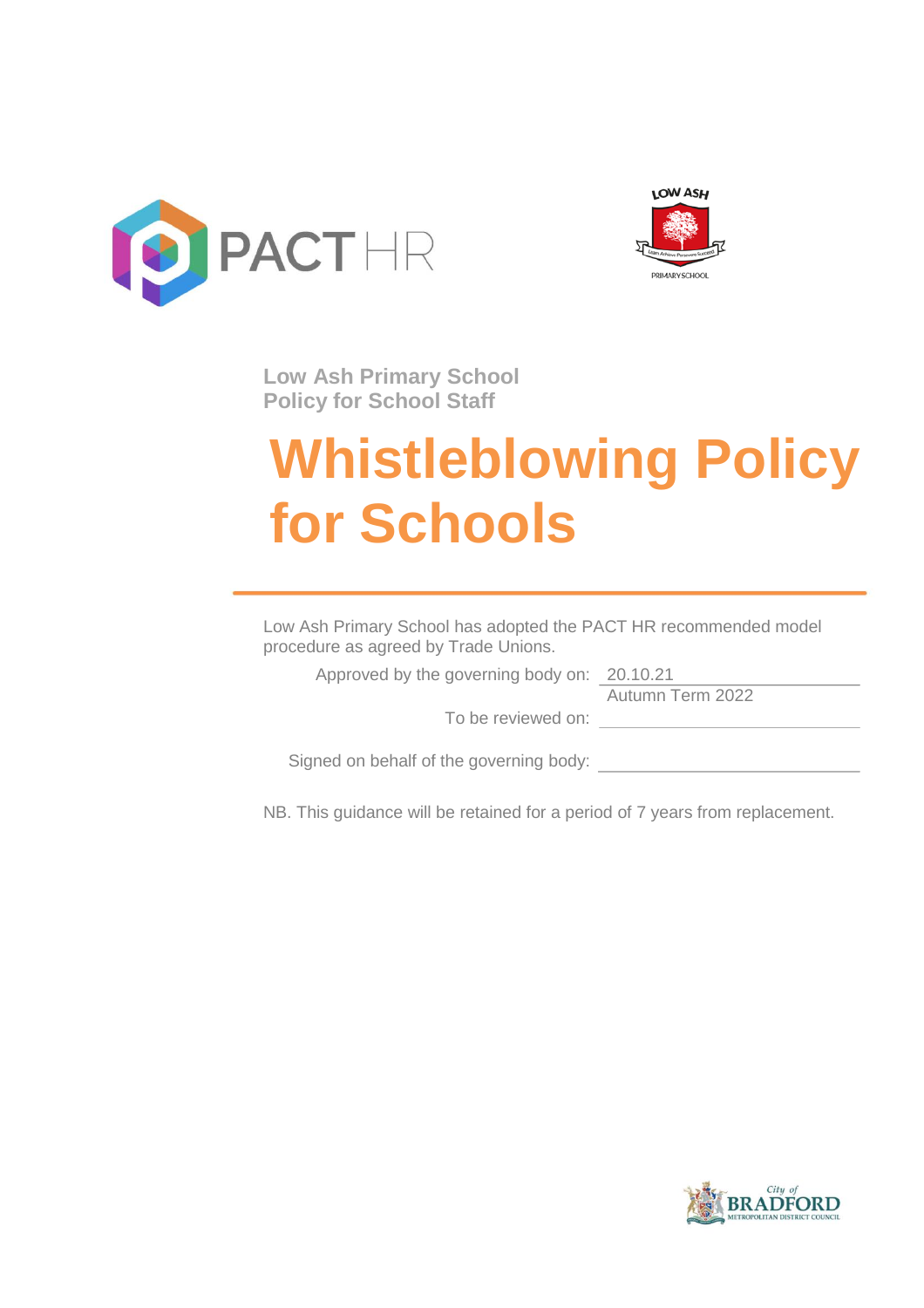## Contents

Whistleblowing Policy for School Staff

| Persons who may be contacted for advice on making a confidential complaint 11 |  |
|-------------------------------------------------------------------------------|--|
|                                                                               |  |
|                                                                               |  |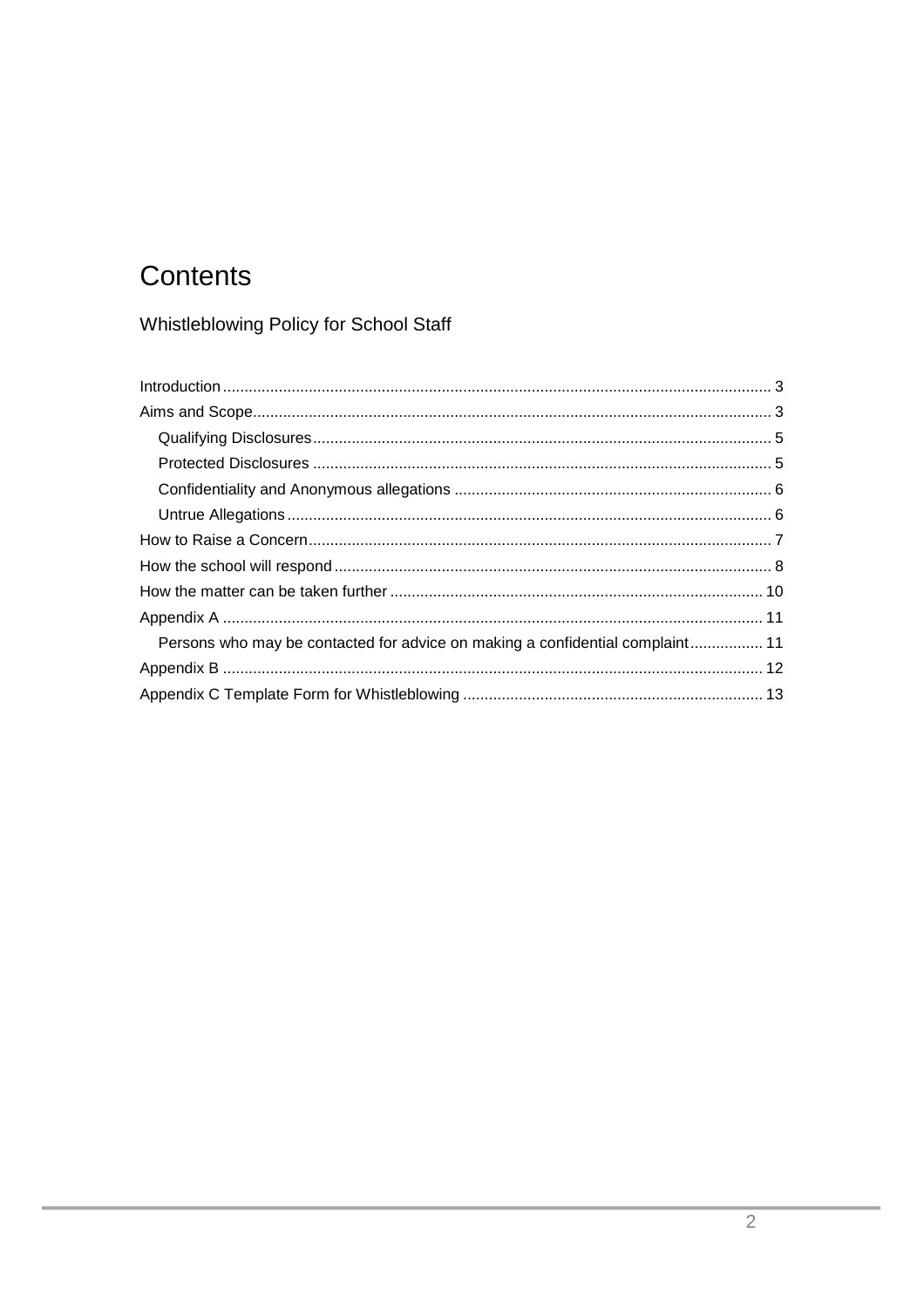### <span id="page-2-0"></span>Introduction

- 1.1 The reporting of workplace concerns is commonly known as 'whistleblowing' or 'making a disclosure in the public interest.'
- 1.2 The Governing Body of this school takes seriously its responsibilities for good governance, the appropriate and efficient use of public money and resources and is committed to the highest possible standards of openness, integrity and accountability. Where any worker has a concern that might fall within the scope of this document they are encouraged to report the matter to the senior management of the school or the Chair of Governors, as appropriate. The Chair of Governors of the school ('Responsible Officer') has overall responsibility for the implementation of this policy for the school.
- 1.3 The policy applies to all **workers** of the school. To be a '**worker'** an individual must –
	- Work for the school under a contract of employment
	- Be contractually required to perform personal work or services for the school and the school is not either a client or customer of a profession or business undertaking work carried out by that individual
	- Be on a work experience placement provided pursuant to a training course or programme or training for employment (or both)
- 1.4 This policy is intended to encourage and enable workers to raise serious concerns within the school, by setting out the process to make a disclosure under the Public Interest Disclosure Act 1998.
- 1.5 The school accepts that some staff may prefer to do this in a confidential way to avoid any public disclosure of their identity. This policy makes it clear that workers can raise concerns of illegal or improper conduct without fear of victimisation, subsequent discrimination or disadvantage.
- 1.6 This policy does not form part of any contract of employment or contract for services and it may be subject to change, withdrawal or replacement at any time.

### <span id="page-2-1"></span>Aims and Scope

- 1.2 Workers are encouraged to report any concerns they may have about any aspect of the school, the conduct of its staff, the school's governors, or any other member of staff acting on behalf of the school.
- 1.3 In the first instance, the concerns should be reported to the Headteacher of the school. If the concerns are in relation to the Headteacher, these should be reported to the Chair of Governors. Any concerns in relation to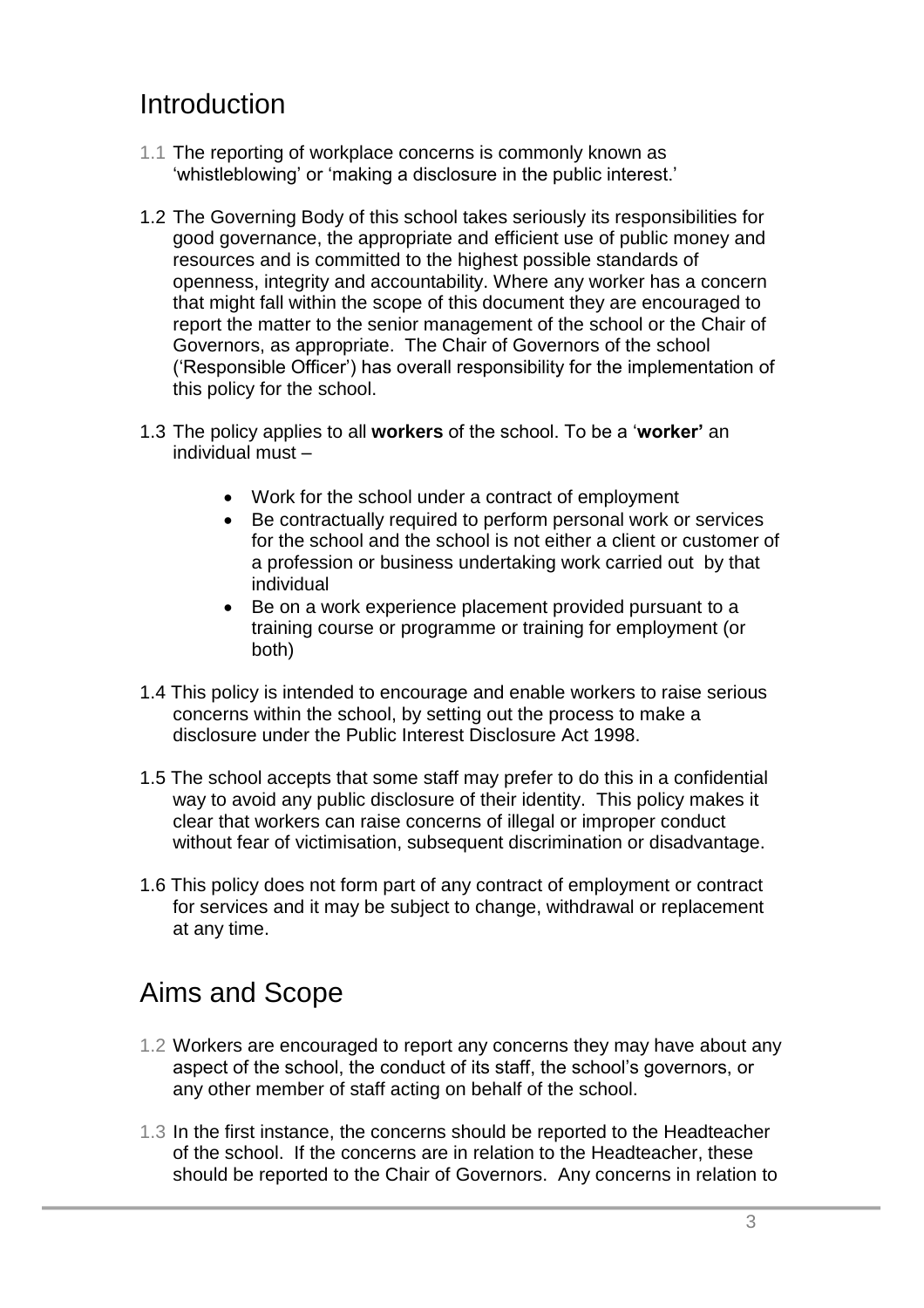members of the school's governing body, should be made to one of the senior management members of Bradford Council (named at Appendix A)

- 1.4 This policy is not intended to deal with
	- Complaints relating to a person's own personal circumstances as an employee of the school, such as matters relating to their own terms and conditions, the way they have been treated at work, or about personal differences or conflicts. In these cases, these should be referred to the school's Complaints and Grievance Procedure.
	- Complaints about any third party organisation or about another member of the public
- 2.4 This policy aims to:
	- Encourage employees to feel confident in raising serious concerns of illegal or improper conduct, and to question and act upon concerns about practice.
	- Provide employees with a mechanism to raise those concerns and to be told of any action taken to address concerns.
	- Ensure that employees have received a response to their concerns and that they are aware of how to pursue these if they feel that the internal processes have not been successful.
	- Reassure employees that they will be protected from possible reprisal or victimisation if they have a reasonable belief that they have made any disclosure in good faith.
- 2.5 Employees should report anything that:
	- makes them feel uncomfortable in terms of known standards, their experience or the standards they believe the school subscribes to;
	- is against the school's policies and procedures;
	- falls below established standards of practice; or
	- amounts to improper conduct
- 2.6 If they disclose information which suggests that any member of staff has;
	- behaved in a way that has harmed, or may have harmed a child;
	- possibly committed a criminal offence against children, or related to a child;
	- behaved towards a child or children in a way that indicates s/he is unsuitable to work with children.
- 2.6.1 The statutory guidance contained in the Department for Education publication Working Together to Safeguard Children, 2013 and, where relevant, the specific guidance given by the Secretary of State under sections 157 and 175 of the Education Act 2002 namely Safeguarding Children and Safer Recruitment in Education and Dealing with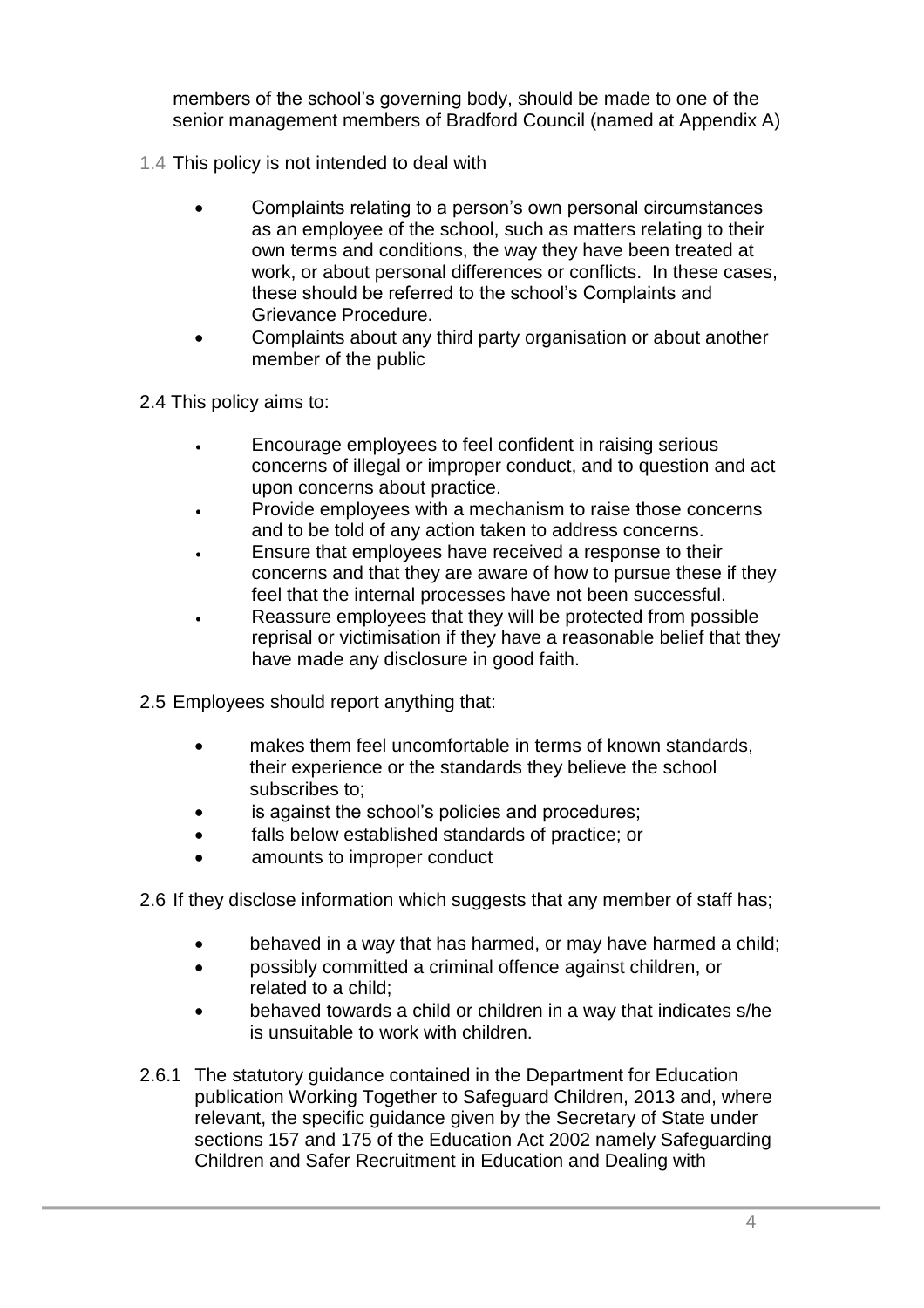allegations of abuse against teachers and other staff, will be followed because of the specific obligations upon persons reporting concerns regarding the wellbeing of children and young people.

2.6.2 The local arrangements for reporting such concerns can be found on the website of the Bradford Safeguarding Children Board at http//Bradford-scb.org.uk/policies.htm. There is an expectation that concerns that fit one or more of the above criteria are reported within 24 hours. The website referred to above, gives guidance and identifies who is the Senior Manager from each agency who can advise on each step of the process. These procedures are commonly referred to as the 'LADO' (Local Authority Designated Officer) procedures.

### <span id="page-4-0"></span>Qualifying Disclosures

- 2.7.1 The law provides protection for workers who raise legitimate concerns about specified matters. These are called "qualifying disclosures". This policy is not designed to replace or be used as an alternative to the school's complaints and grievance procedure.
- 2.7.2 A qualifying disclosure is one made in the public interest by a worker who has a reasonable belief that one of the following is being, has been or is likely to be committed:
	- a criminal offence;
	- a miscarriage of justice;
	- an act creating risk to health and safety;
	- an act causing damage to the environment;
	- unauthorised use of public funds
	- an act of fraud or corruption
	- Sexual or physical abuse of pupils
	- a breach of any other legal obligation; or
	- concealment of any of the above;

### <span id="page-4-1"></span>Protected Disclosures

The school is committed to good practice and high standards and wants to be supportive of workers. Any disclosure of information as detailed above will only be a protected disclosure if it is made in the reasonable belief of the worker that the disclosure is **in the public interest.**

- 2.8.1 No worker who uses this procedure in the reasonable belief that the disclosure is in the public interest will be penalised for doing so. A worker has the right not to be subjected to a detriment by any act or deliberate omission by another worker employed by the school on the ground that he or she has made a protected disclosure.
- 2.8.2 The school recognises that you may wish to seek advice from, and be accompanied by, your trade union representative when disclosing a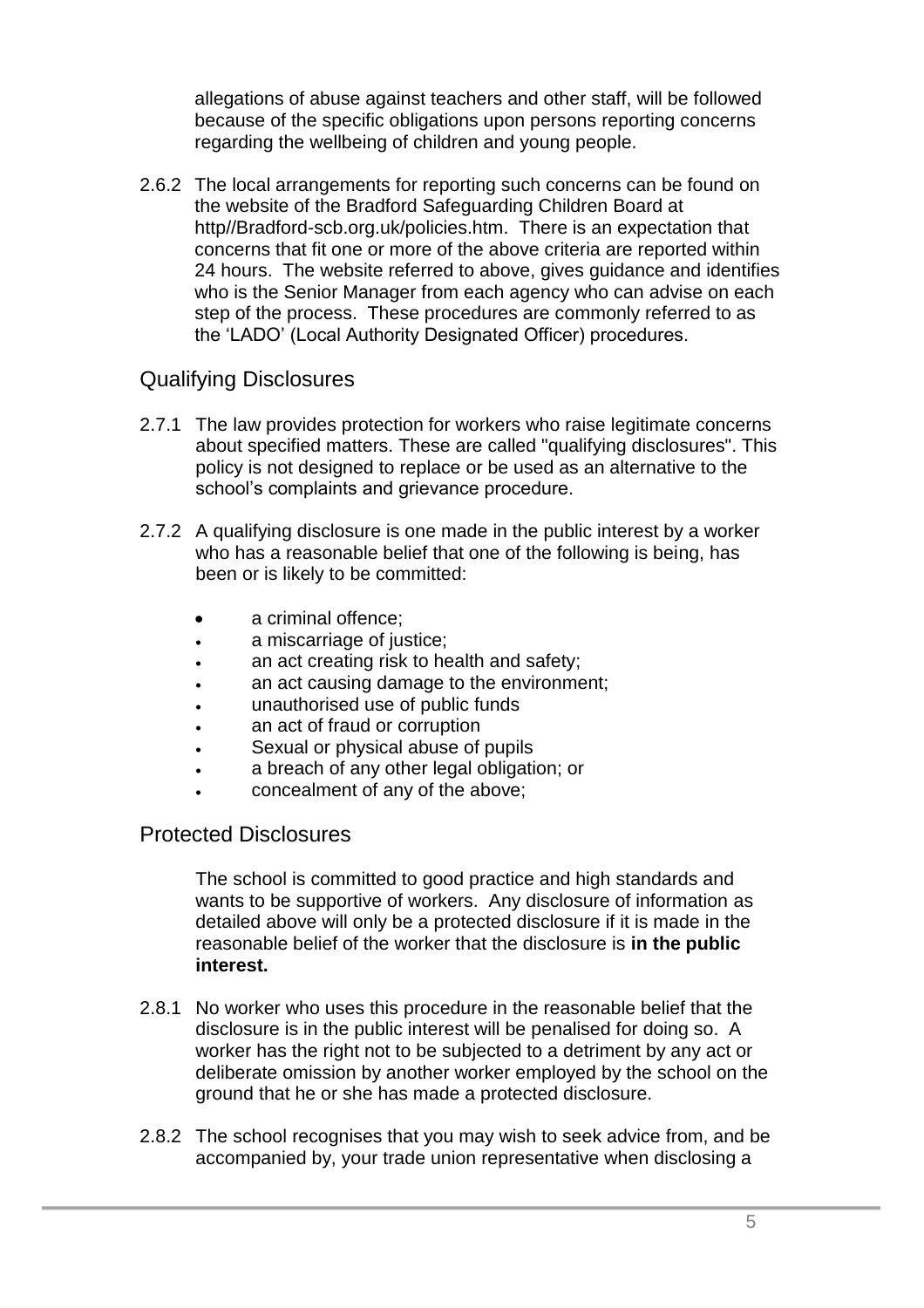concern under this code. It acknowledges and endorses the role that a trade union representative providing advice and/or making a disclosure of information on behalf of one of their members in accordance with this code will not suffer detriment in their employment with the school.

- 2.8.3 The school will not tolerate any harassment or victimisation (including informal pressures) and will take appropriate action to protect workers when they raise a concern that they believe is in the public interest to disclose.
- 2.8.4 In the absence of any reasonable belief any worker that is found to have made an allegation frivolously, maliciously or for personal gain may be subject to disciplinary procedures.

### <span id="page-5-0"></span>Confidentiality and Anonymous allegations

- 2.9.1 A concern reported under this policy will be treated confidentially. Unless the worker agrees, their identity will not be disclosed by the school in dealing with their concern within this policy.
- 2.9.2 However this policy encourages workers to put their name to allegations whenever possible. Concerns expressed anonymously will be considered at the discretion of the school.
- 2.9.3 In exercising this discretion the factors to be taken into account will include:
	- The seriousness of the issues raised.
	- The credibility of the concern.
	- The likelihood of confirming the allegation from attributable sources.
- 2.9.4 In the event of a concern disclosing alleged criminal activity, the worker may be asked to help the police or other appropriate enforcement agency. In the event of disciplinary action taken by the school the worker may be asked to give evidence under the school's disciplinary procedure.

### <span id="page-5-1"></span>Untrue Allegations

2.10 If a worker reasonably believes that the claim was made in the public interest, but the claim is not confirmed following investigation, no action will be taken against the worker. However, maliciously making a false allegation is a disciplinary offence. If a claim is made frivolously, maliciously or for personal gain, then disciplinary action may be taken against the worker in the absence of any reasonable belief.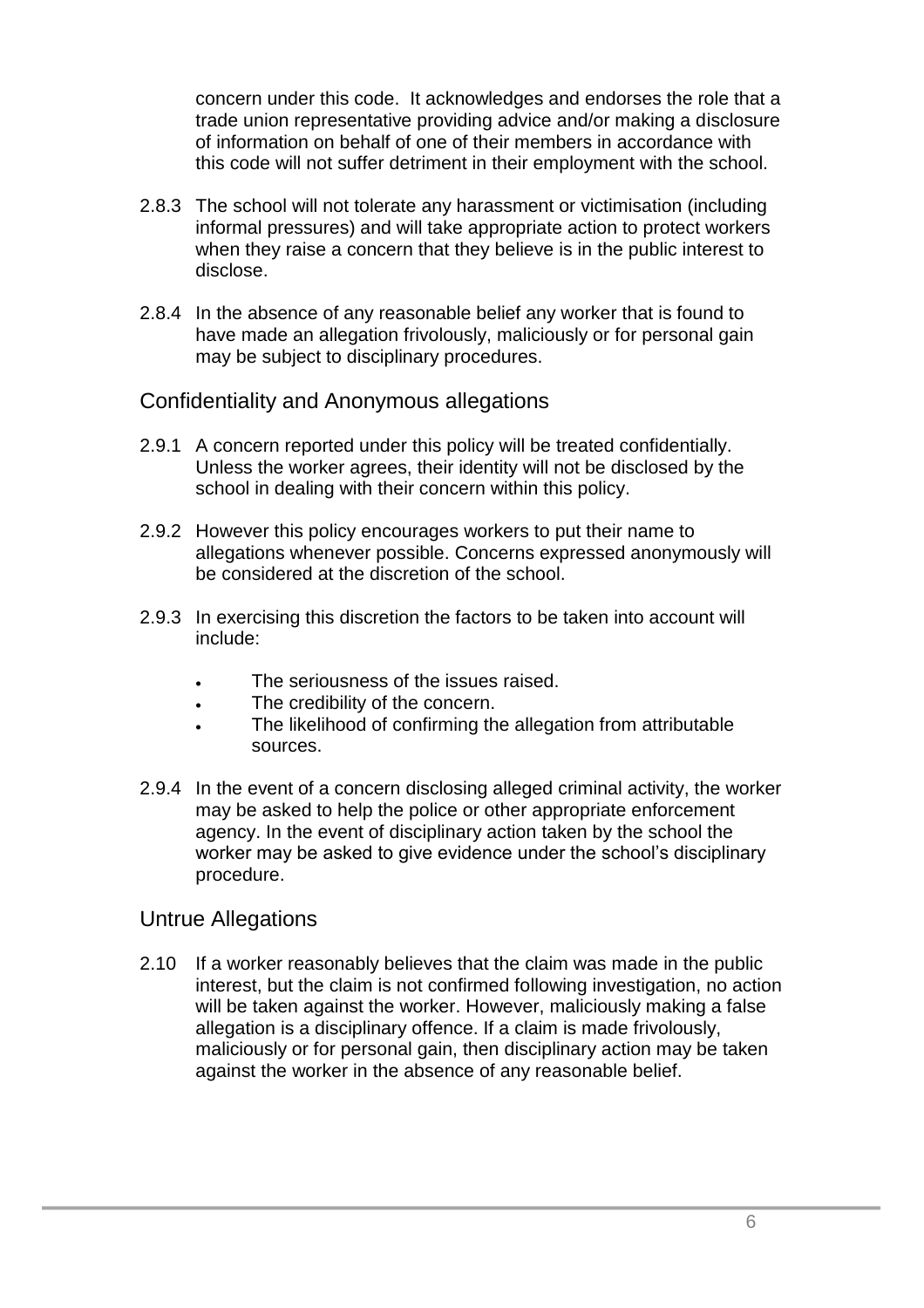### <span id="page-6-0"></span>How to Raise a Concern

- 3.1 As a first step, workers should raise concerns with their immediate manager or the Headteacher. This depends, however, on the seriousness and sensitivity of the issues involved and who is suspected of the malpractice. For example, if the worker believes that Senior Management or the Headteacher are involved, they should approach the Chair of Governors. If the complaint is in relation to the school's governing body, then one of the individuals identified at Appendix 1 should be contacted in the first instance. The earlier a concern is expressed, the easier it is to take action.
- 3.2 Workers may also decide that they wish to raise their concerns to prescribed persons or bodies identified by the Government within the Education Sector. All contact information for these prescribed persons or bodies is available at Appendix B are taken from the document 'Blowing the Whistle to a prescribed person: List of prescribed persons and bodies, February 2016 (produced by the Department for Business Innovation and Skills).
- 3.3 As the statutory protections for whistleblowers only apply in certain prescribed circumstances, workers are strongly encouraged to seek advice before making an external disclosure. If an external disclosure is made to an external body or agency, there may be a requirement for the worker to demonstrate why they thought the internal school procedure was not appropriate. As an employee of the school, disclosing concerns externally, even in good faith, without first attempting to report internally, may result in disciplinary action being taken against you.
- 3.4 Workers are reminded that they must not disclose personal, sensitive, confidential or otherwise protected information to any person who is not authorised to receive it. As an employee of the school, unauthorised disclosure of such information may result in disciplinary action being taken against you.
- 3.5 If as a consequence of a workers complaint, information is published, which turns out not to be true and which has the potential to damage another person's interests or reputation, there is a risk that they could be sued for defamation. Where it is clearly in the public interest for information to be brought out into the open immediately (even though it is untested and may ultimately turn out to be untrue or incorrect) a legal defence called "qualified privilege" is available. Concerns reported in good faith under this policy within the school will normally be covered by this defence. However deliberate false statements will not.
- 3.6 If a worker is not a member of a trade union and/or they wish to obtain confidential advice about making a disclosure from an independent source, there is a charity called "Public Concern at Work" that can be contacted on 0207 404 6609 – helpline@pcaw.co.uk.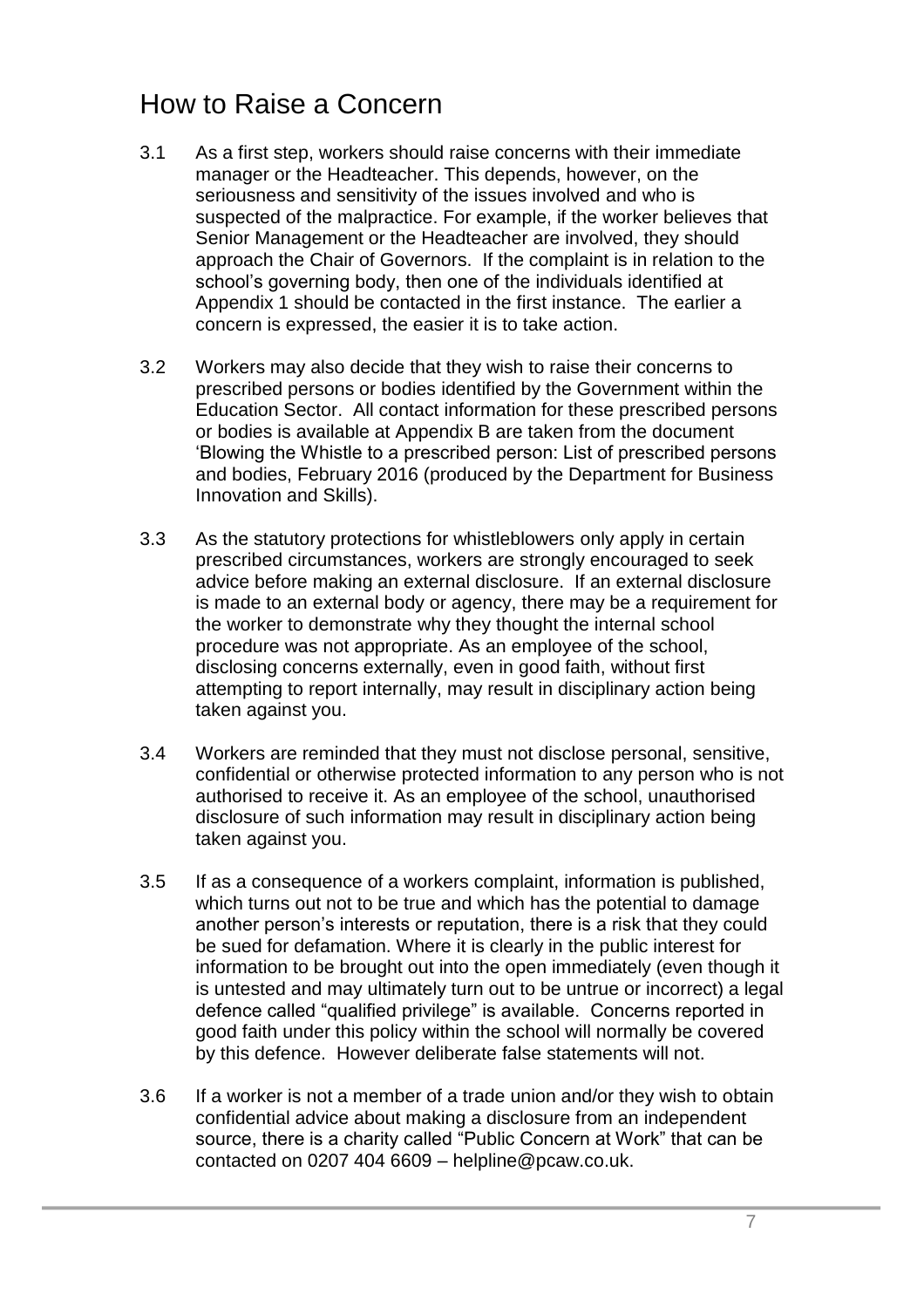- 3.7 In the case of a concern being raised through school management, depending on the nature of the concern, the complainant will need to demonstrate to the person contacted that there are reasonable grounds for their concern. Concerns may be raised verbally or, preferably, in writing. Staff who wish to make a written report are invited to use the following format:
	- The background and history of the concern (giving relevant dates).
	- The reason why they are particularly concerned about the situation.
	- Why they think this concern is in the public interest to disclose
- 3.8 Workers may wish to consider discussing their concern with a colleague or trade union representative before making a disclosure and may find it easier to raise the matter if there are two (or more) who have had the same experience or concerns. However, they should each make a separate and individual disclosure and should then not discuss the matter further between themselves.
- 3.9 Workers have the right to invite a trade union representative, or a work colleague, to be present during any meetings or interviews in connection with the concerns that they have raised.

### <span id="page-7-0"></span>How the school will respond

- 4.1 Where concerns raised under this policy are referred to the Headteacher/Chair of Governors, they will seek appropriate HR / legal advice as required. The reported matter may:
	- be investigated by management, Internal Audit, or through the disciplinary process.
	- be referred to the police.
	- be referred to an external auditor
	- form the subject of an independent inquiry
	- be investigated by an independent investigating officer, appointed on behalf of the school.
- 4.2 Where concerns have been raised with any other party, appropriate action will be taken, in order that the concerns are dealt with in the most efficient manner. This may result in the decision to progress the concern(s) through any of the actions identified as part of point 3.6.1 or through another course of action, deemed appropriate.
- 4.3 In order to protect individuals and those accused of illegal or improper conduct, initial enquiries will be made to decide whether an investigation of any kind is appropriate and, if so, what form it should take.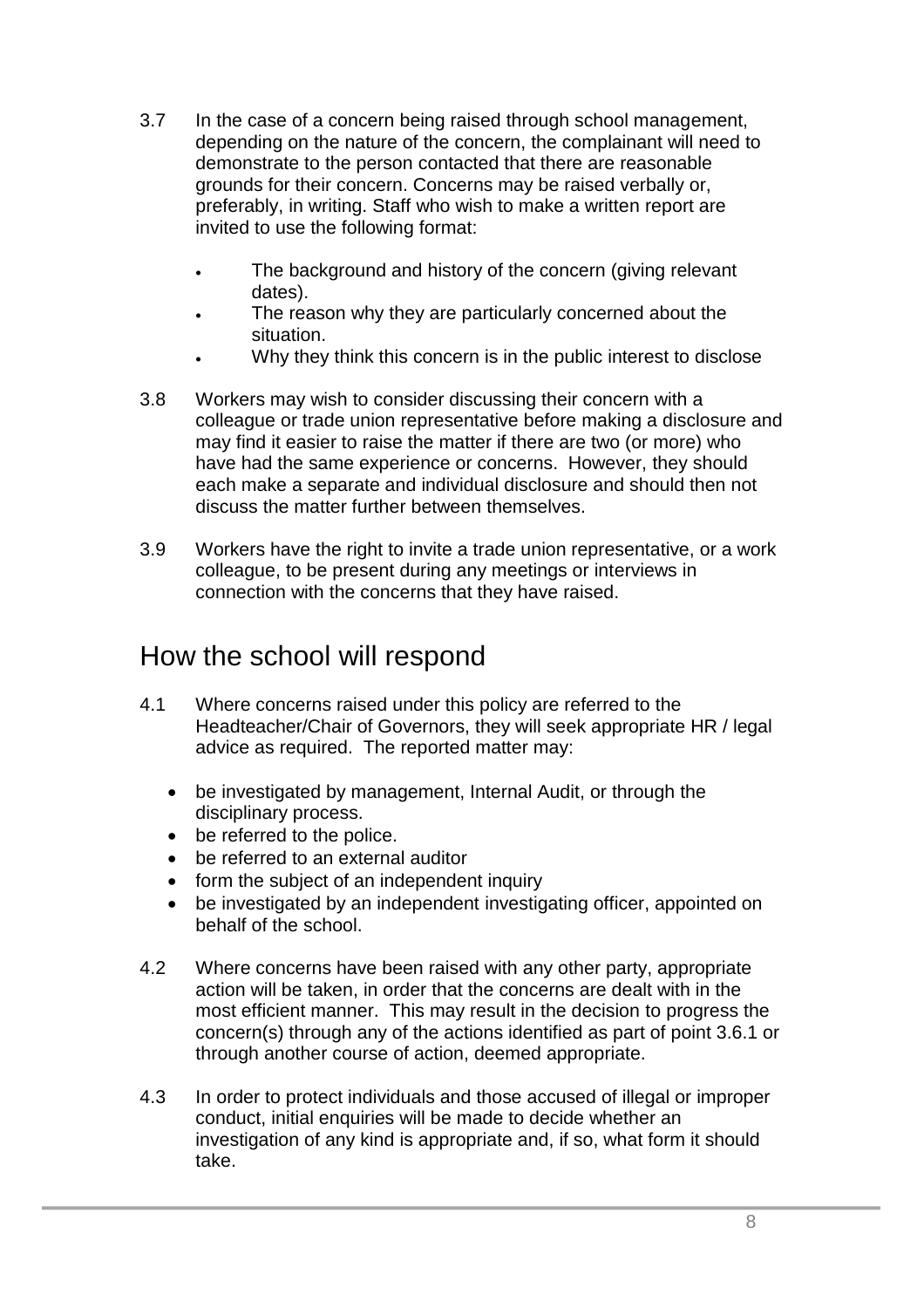- 4.4 Concerns or allegations, which fall within the scope of specific procedures (for example, child protection or discrimination issues), will normally be referred for consideration under those procedures.
- 4.5 Some concerns may be resolved by Governing Body action without the need for investigation. If urgent action is required, this will be taken before any investigation is conducted.
- 4.6 It may be that the person that is dealing with the concern, may wish to meet with the person that has made the disclosure, in order to clarify certain details. Where any meeting is arranged as part of this procedure, the employee's trade union representative or work colleague may attend the meeting.
- 4.7 Within 10 working days of the date of the disclosure, (excluding periods of school closure) the party dealing with the concern(s), will write to the complainant and where possible will provide the information below where this is available:
	- Acknowledging that the concern has been received.
	- Indicating how the matter is to be dealt with.
	- Giving an estimate of how long it will take to provide a final response, telling the complainant whether any initial enquiries have been made.
	- Telling the complainant whether further investigations will take place and if not, why not.
- 4.8 The amount of contact between the persons considering the issues and the complainant will depend on the nature of the matters raised, the potential difficulties involved and the clarity of the information provided. If necessary, the school may seek further information from the complainant.
- 4.9 Under the Schools Financial Regulations, in some circumstances, the details of the disclosure may need to be reported to Internal Audit, or to the Local Authority Monitoring Officer.
- 4.10 Where a concern is disclosed about wrongdoing or harm to children, young people and/or vulnerable persons, the school will refer the matter for investigation by a person with sufficient and appropriate independence, experience and expertise in such matters to be able to adequately investigate the concern raised. Where appropriate it may be necessary to report the matter to the LADO (Local Authority Designated Officer).
- 4.11 The school will take steps to minimise any difficulties that complainants may experience as a result of raising a concern. For instance, if they are required to give evidence in criminal or disciplinary proceedings the school will arrange for advice on the process to be given.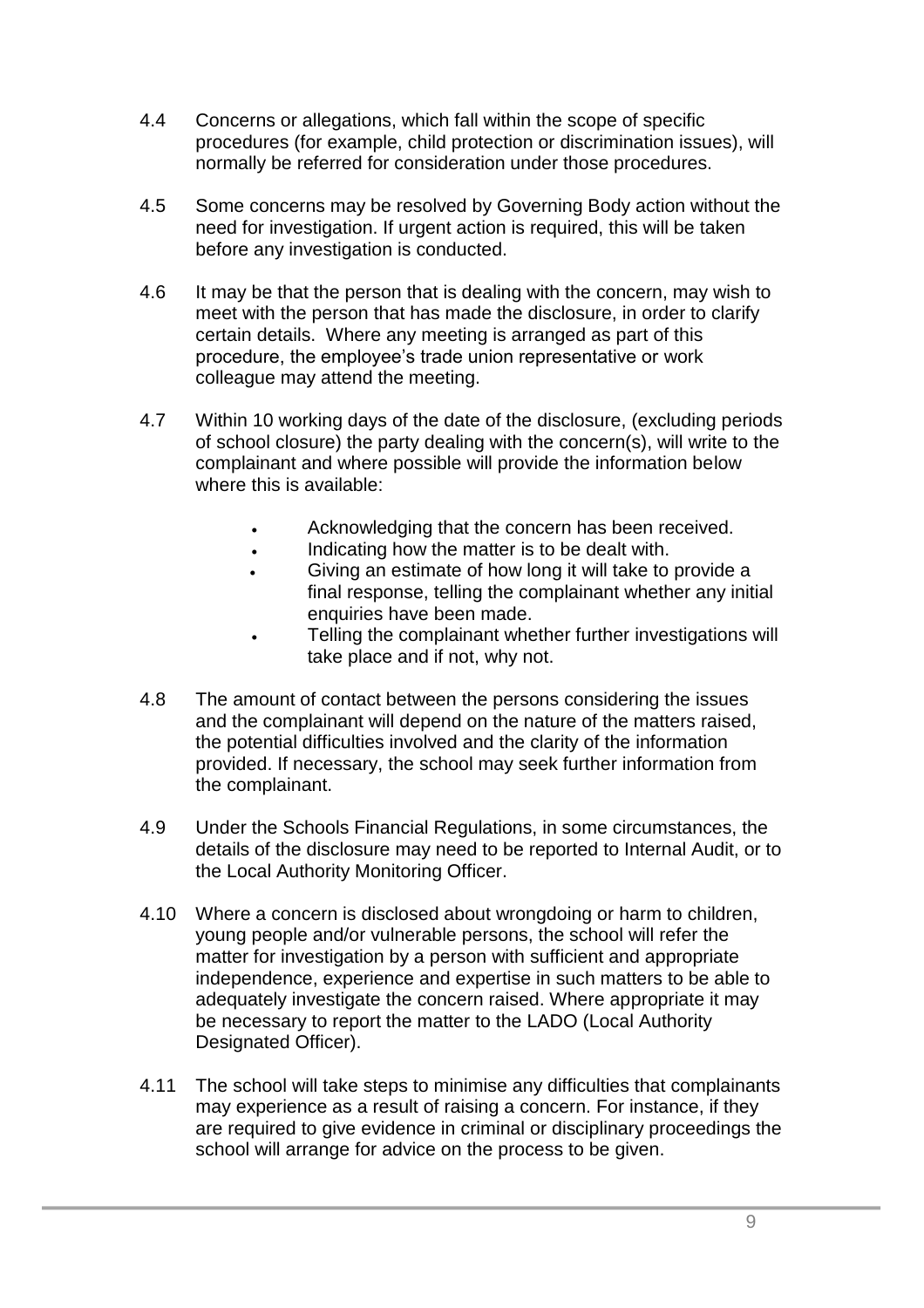- 4.12 The school accepts that the complainant expects to be assured that the matter has been properly addressed. The relevant party, subject to any legal constraints and Data protection, will inform them of the outcome of any investigation that may take place.
- 4.13 Please note, complainants will not be given any information regarding possible sanctions against any employee that they have complained about.

### <span id="page-9-0"></span>How the matter can be taken further

- 5.1 This policy is intended to provide workers with a way within the school to raise concerns. The school hopes staff will be satisfied with any action taken. If they are not, and feel they wish to take the matter outside the school, the following are possible contact points:
	- The school's external auditor
	- The Audit Commission (confidential reporting for suspected fraud)
	- Your trade union
	- Your local Citizens Advice Bureau
	- Relevant professional bodies or regulatory organisations
	- A relevant voluntary organisation
	- Prescribed persons or bodies, identified at Appendix B
	- The police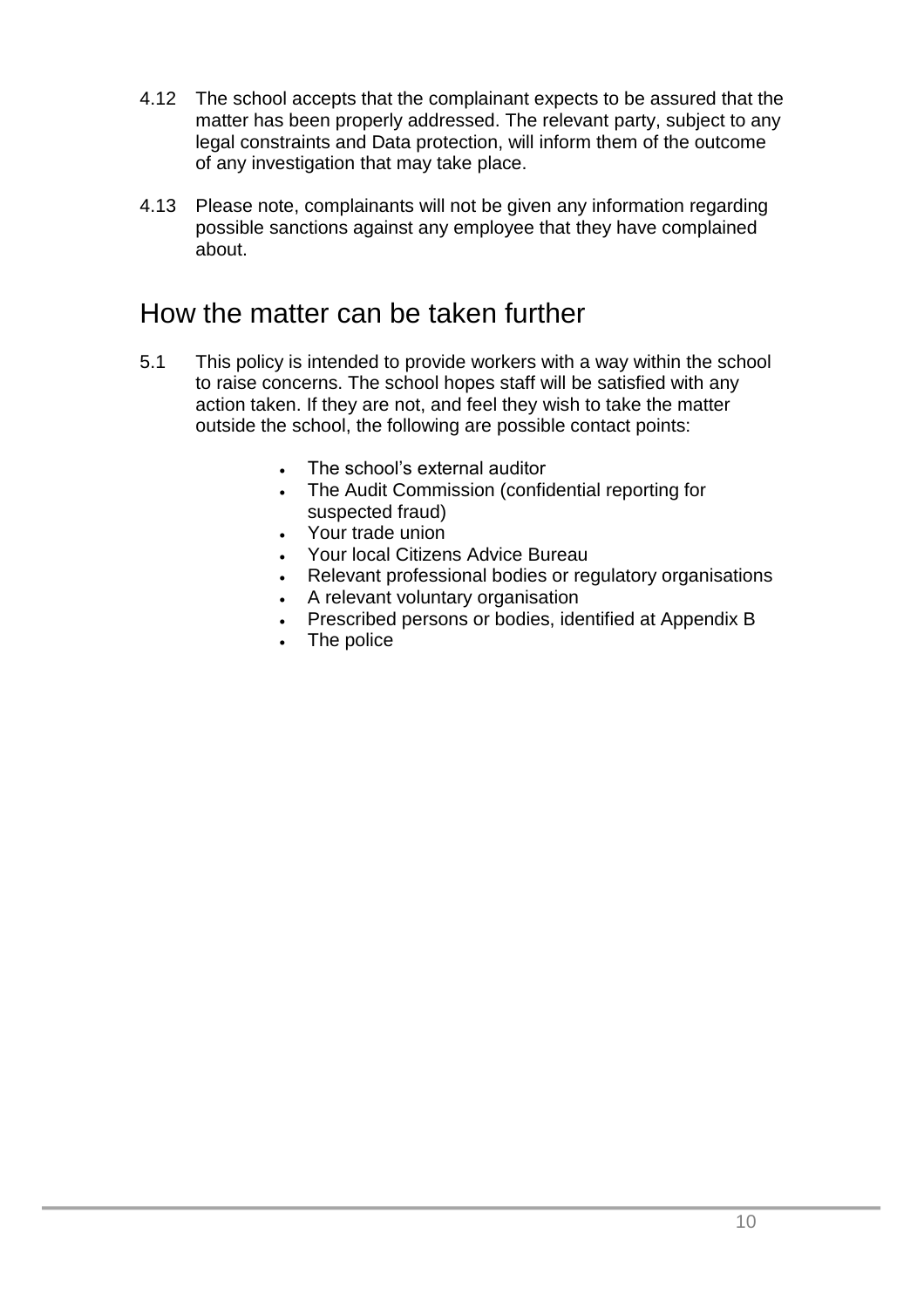# <span id="page-10-0"></span>Appendix A

<span id="page-10-1"></span>Persons who may be contacted for advice on making a confidential complaint

| <b>Chief Executive</b><br>Kersten England                                         | 01274 432001 |
|-----------------------------------------------------------------------------------|--------------|
| <b>Strategic Director, Children's Services</b><br>Michael Jameson                 | 01274 431266 |
| <b>Strategic Director, Adult and Community Services</b><br><b>Bernard Lanigan</b> | 01274 432900 |
| <b>Strategic Director, Regeneration and Culture</b><br><b>Mike Cowlam</b>         | 01274 433762 |
| <b>Strategic Director, Environment and Sport</b><br><b>Steve Hartley</b>          | 01274 434748 |
| <b>Director of Finance</b><br><b>Stuart McKinnon-Evans</b>                        | 01274 432800 |
| <b>Director of Public Health</b><br>Anita Parkin                                  | 01274 432805 |
| <b>Director of Human Resources</b><br><b>Sue Dunkley</b>                          | 01274 436135 |
| <b>City Solicitor/Monitoring Officer</b><br>Dermot Pearson (interim)              | 01274 432496 |
| <b>Corporate Fraud Unit - Bradford MDC</b>                                        | 01274 432861 |
| <b>Reporting Benefit Fraud</b>                                                    | 01274 437511 |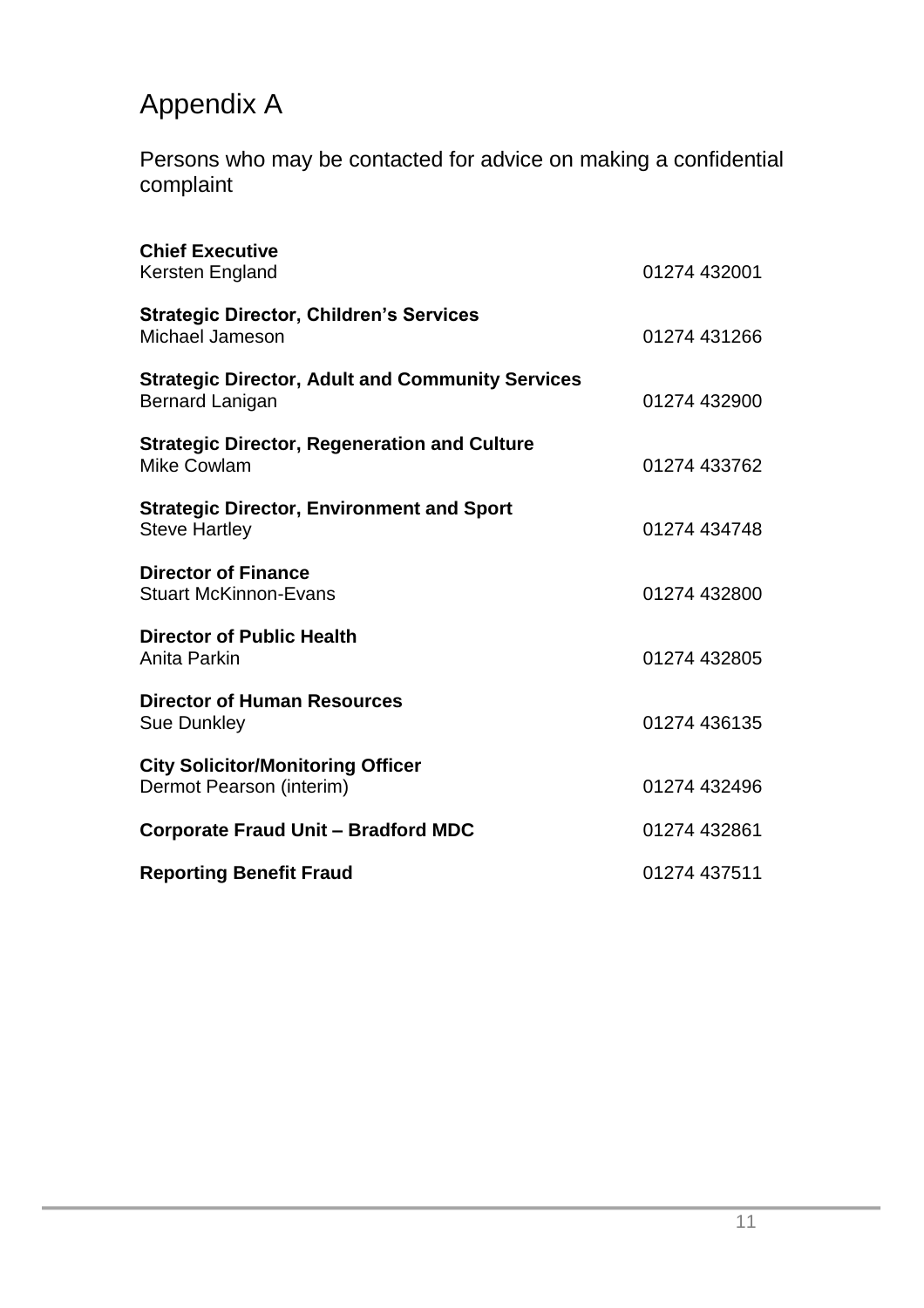### <span id="page-11-0"></span>Appendix B

**Below is a list of the prescribed persons and bodies who you can make a disclosure to. There is also a brief description about the matters you can report to each prescribed person (this is taken from the document 'Blowing the Whistle to a Prescribed Person: List of Prescribed Persons and Bodies, published by the Department for Business Innovation and Skills)**

### **Education Her Majesty's Chief Inspector of Education, Children's Services and Skills ("the Chief Inspector")**

About matters relating to the regulation and inspection of establishment and agencies for children's social care services.

Ofsted Piccadilly Gate Store Street **Manchester** M1 2WD Tel: 0300 123 3155 Email: whistleblowing@ofsted.gov.uk

#### **Office of Qualifications and Examinations Regulation**

About matters in relation to which the Office of Qualifications and Examinations Regulation exercise functions under the Apprenticeships, Skills, Children and Learning Act 2009.

Casework Manager Ofqual Spring Place Coventry Business Park Herald Avenue **Coventry** CV5 6UB Tel: 0300 303 3346 Email: Public.Enquiries@ofqual.gov.uk Online reform form: www.ofqual.gov.uk/complaints-and-appeals/whistleblowing/.

#### **Secretary of State for Education**

About matters relating to the following educational institutions in England: Maintained schools; Maintained nursery schools; Independent schools (including academies and free schools); Non-maintained special schools; Pupil referral units; Alternative provision academies; 16-19 Academies (and free schools); Sixth form colleges; Special post-16 institutions.

Ministerial and Public Communications Division Department for Education Piccadilly Gate Store Street Manchester M1 2WD Tel: 0370 000 2288 Online contact form: www.education.gov.uk/contactus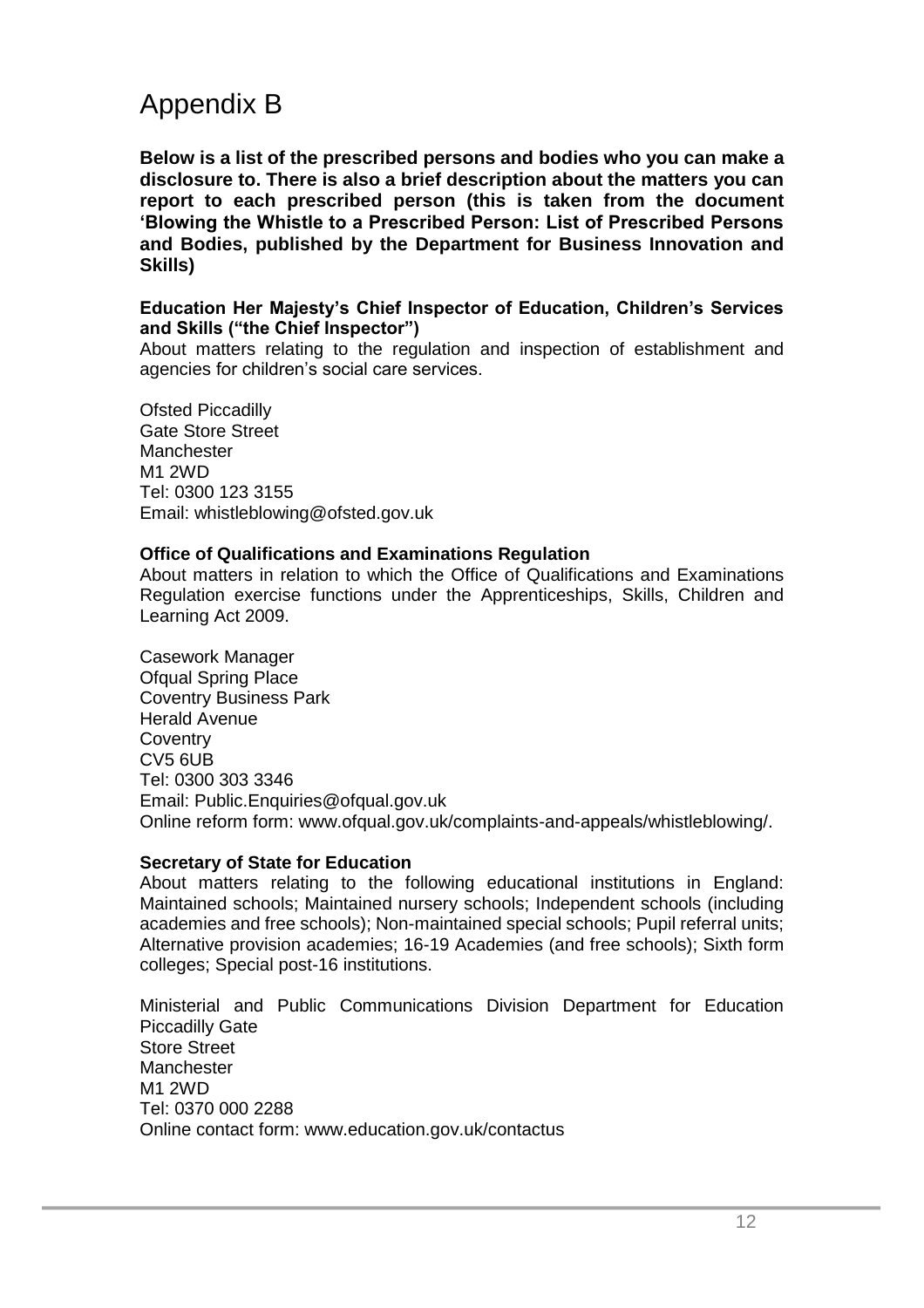### <span id="page-12-0"></span>Appendix C Template Form for Whistleblowing

### **Making a public interest disclosure (whistleblowing)**

This form is intended for use by any individual working for the school (including contractors, agency workers and volunteers) who wish to raise an issue about alleged wrongdoing.

This form should be used to report wrongdoing within the school (for example, financial irregularities or health and safety concerns), rather than to raise a personal grievance (for example, if you would like to make an allegation of bullying or harassment, or are complaining that your contract of employment has been breached).

If you are unsure about whether your concerns are best dealt with under the school's whistleblowing policy or grievance policy, please read the above policies for guidance. If, having read the whistleblowing policy, you remain unsure about which procedure to use, please consult your School Business Manager for further advice.

Once you have submitted this form, the school's whistleblowing policy will be invoked. This may result in an investigation, which will not involve anyone (for example, your line manager) you may have implicated below.

In certain circumstances, you can request that your concerns be kept anonymous. Where possible, school will respect a request for anonymity, but cannot guarantee that it will be able to do so.

This form should be completed and delivered to your Headteacher in an envelope marked "confidential" or sent as an email attachment with "confidential" in the subject line.

# **Formal public interest disclosure (whistleblowing) Employee's name: Employee's job title:**

**Employee's department:**

**Date:**

| Does your public interest      |  |
|--------------------------------|--|
| disclosure relate to your line |  |
| manager?                       |  |